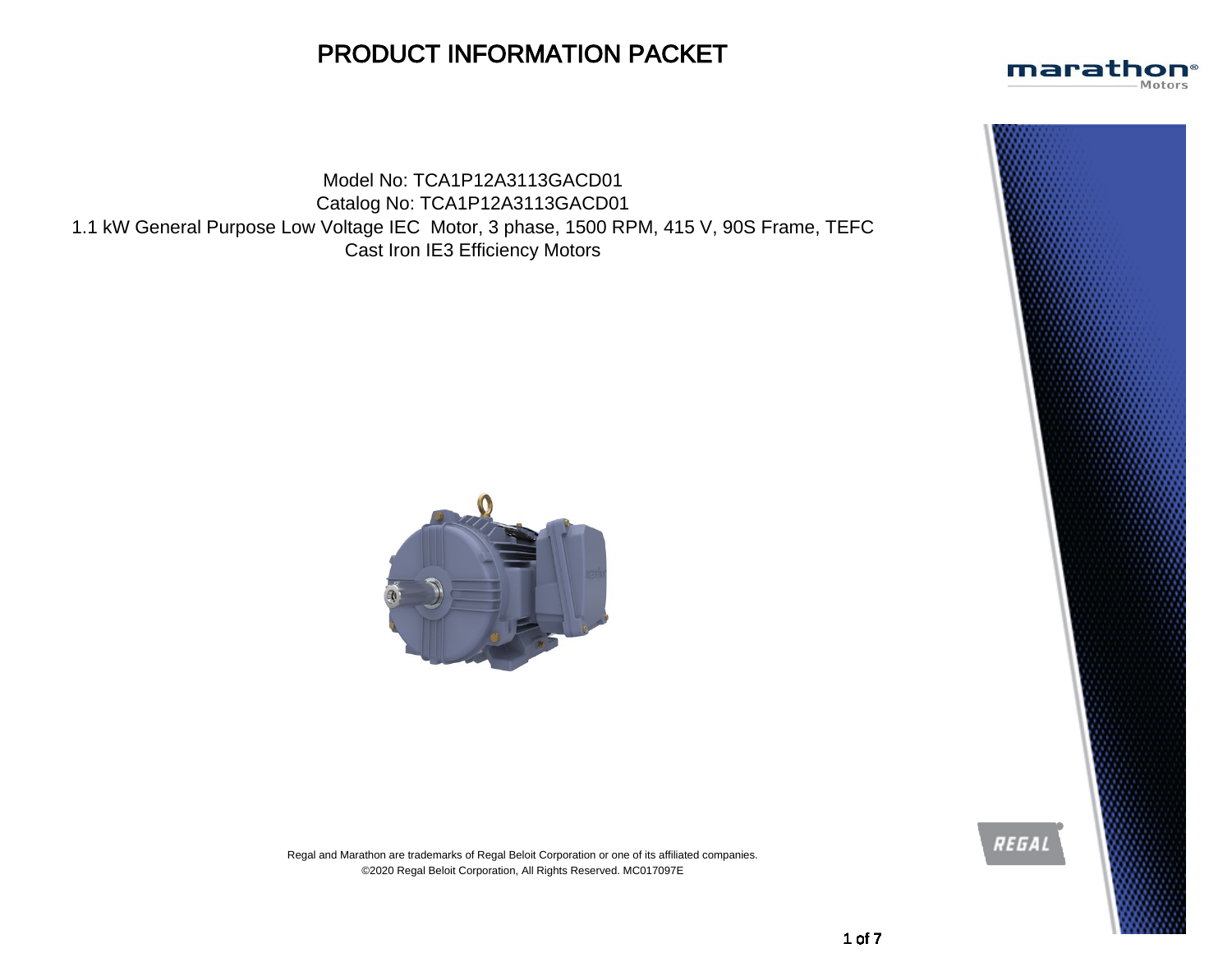#### Product Information Packet: Model No: TCA1P12A3113GACD01, Catalog No:TCA1P12A3113GACD01 1.1 kW General Purpose Low Voltage IEC Motor, 3 phase, 1500 RPM, 415 V, 90S Frame, TEFC

#### marathon<sup>®</sup>

#### Nameplate Specifications

| Output HP                  | 1.50 Hp        | Output KW               | 1.1 kW                             |
|----------------------------|----------------|-------------------------|------------------------------------|
| Frequency                  | 50 Hz          | Voltage                 | 415 V                              |
| Current                    | 2.3A           | Speed                   | 1441 rpm                           |
| Service Factor             |                | Phase                   | $\mathbf{3}$                       |
| Efficiency                 | 84.1%          | Power Factor            | 0.81                               |
| Duty                       | S <sub>1</sub> | <b>Insulation Class</b> | F                                  |
| Frame                      | <b>90S</b>     | Enclosure               | <b>Totally Enclosed Fan Cooled</b> |
| <b>Ambient Temperature</b> | 50 °C          | Drive End Bearing Size  | 6205                               |
| Opp Drive End Bearing Size | 6205           | UL                      | No                                 |
| <b>CSA</b>                 | No             | CE                      | Yes                                |
| IP Code                    | 55             |                         |                                    |

#### Technical Specifications

| <b>Electrical Type</b>    | <b>Squirrel Cage</b> | <b>Starting Method</b>   | Direct On Line        |
|---------------------------|----------------------|--------------------------|-----------------------|
| Poles                     | 4                    | Rotation                 | <b>Bi-Directional</b> |
| Mounting                  | <b>B3</b>            | <b>Motor Orientation</b> | Horizontal            |
| Drive End Bearing         | $2z-C3$              | Opp Drive End Bearing    | $2z-C3$               |
| <b>Frame Material</b>     | Cast Iron            | Shaft Type               | Keyed                 |
| Overall Length            | 307 mm               | Frame Length             | 128 mm                |
| <b>Shaft Diameter</b>     | 24 mm                | <b>Shaft Extension</b>   | 50 mm                 |
| Assembly/Box Mounting     | R Side               |                          |                       |
| <b>Connection Drawing</b> | 8442000085           | Outline Drawing          | 0209000902            |

This is an uncontrolled document once printed or downloaded and is subject to change without notice. Date Created:06/01/2020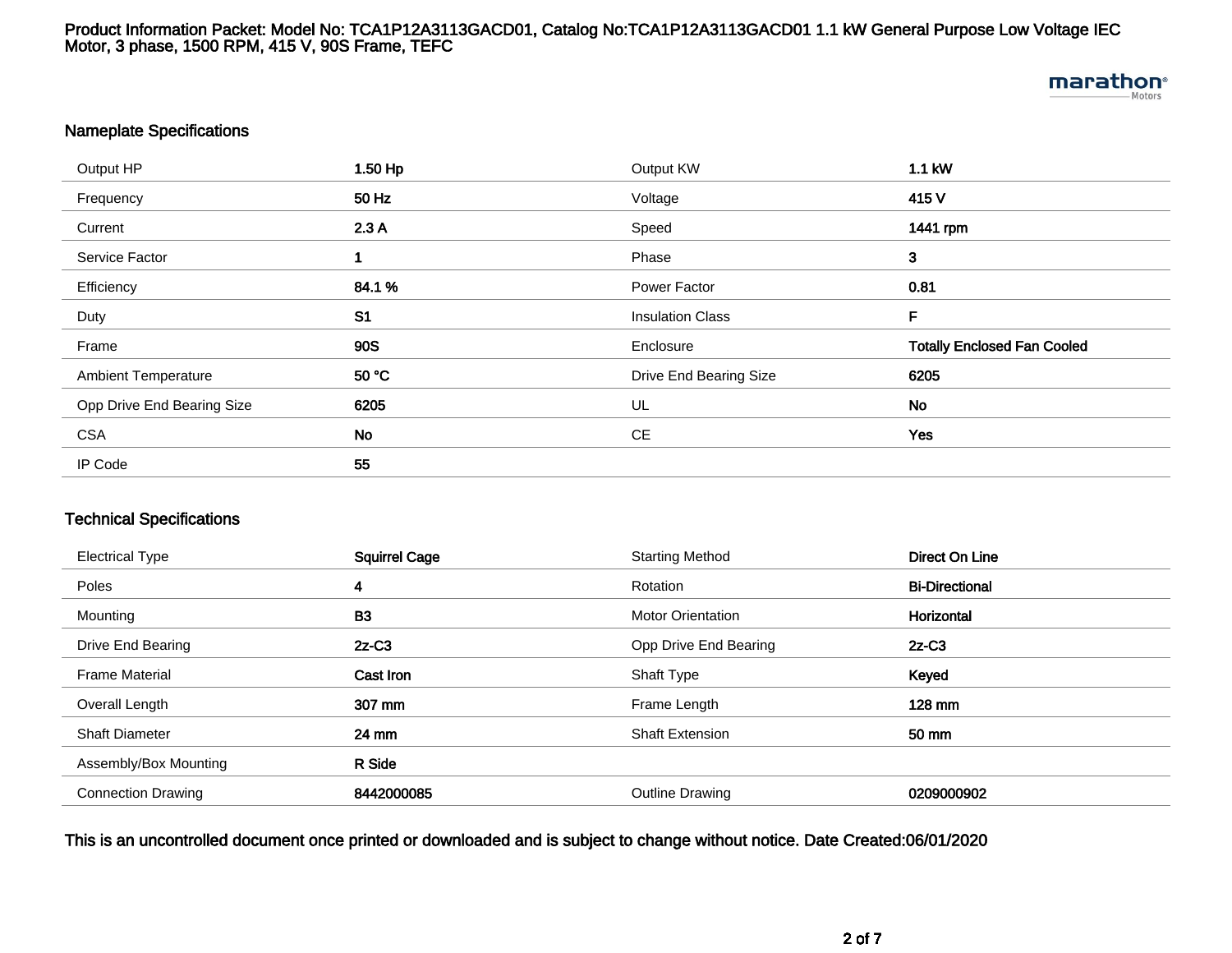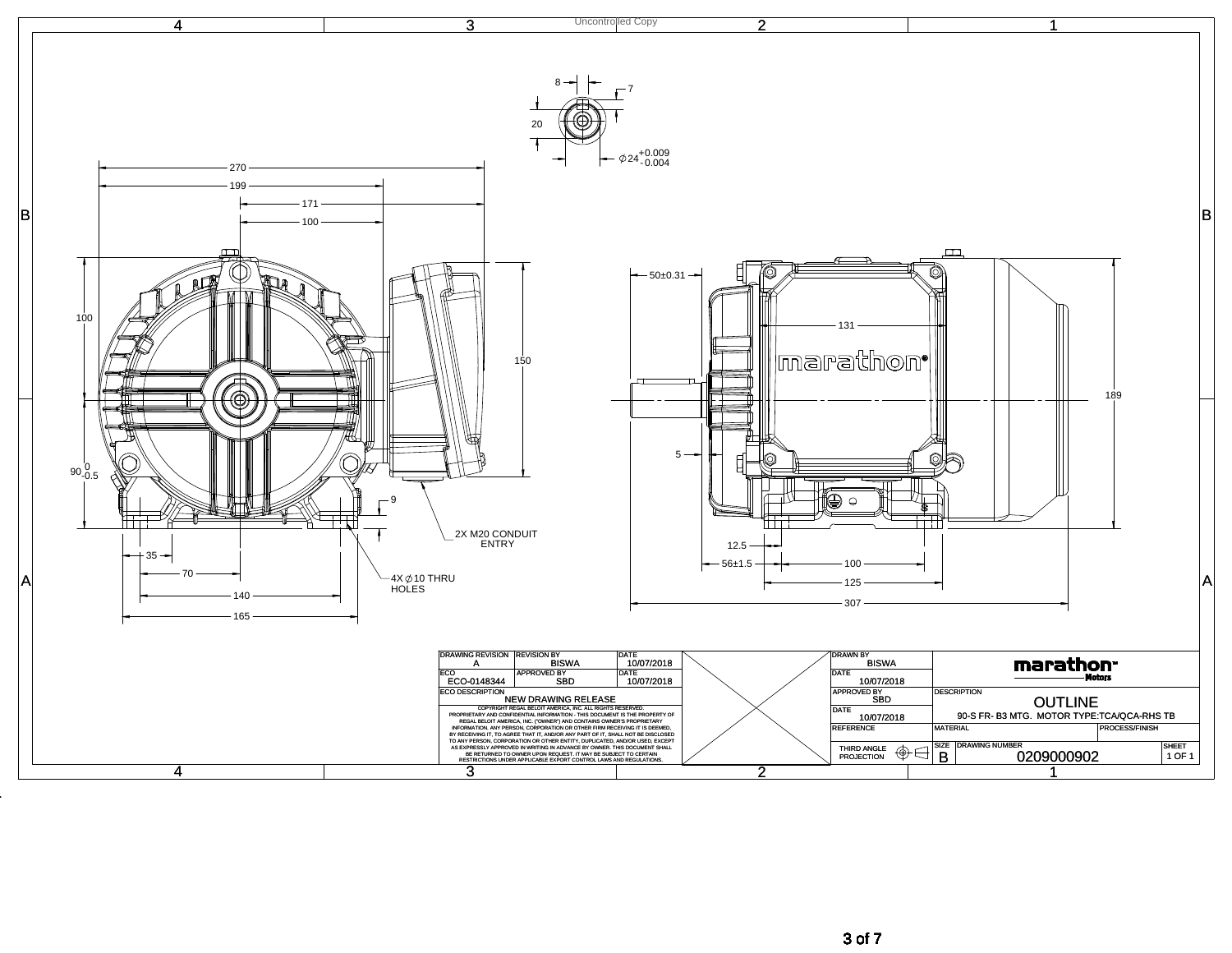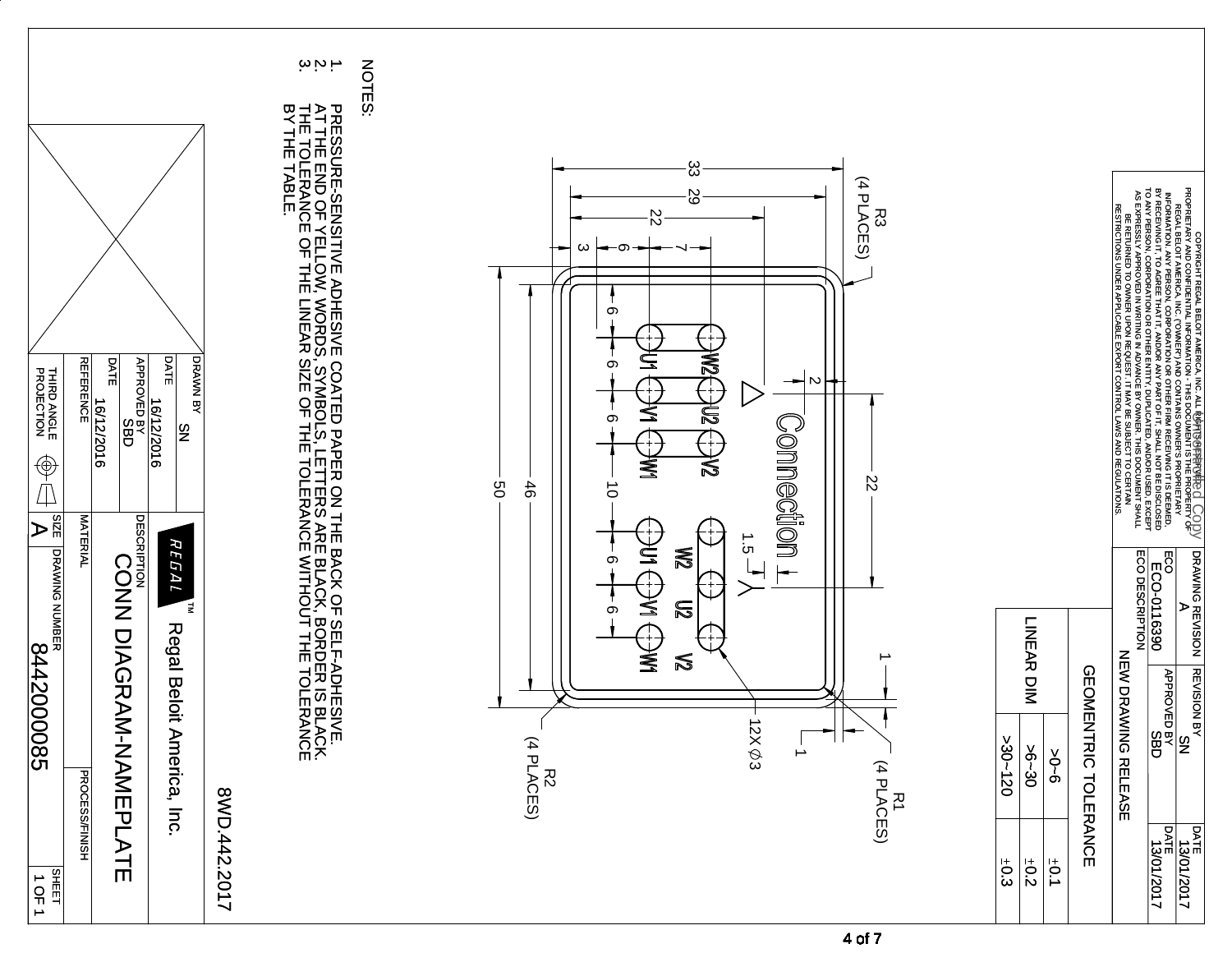#### **marathon**®



**Model No.** TCA1P12A3113GACD01

| U                                | $\Delta/Y$          | f    | P    | P    | т                 | n                          | т    | IF              |       | % EFF at load                             |               |             |      | PF at _load |             | $I_{\Delta}/I_{\rm N}$                     | $T_{\Delta}/T_{\rm N}$ | $T_{\kappa}/T_{\text{N}}$ |
|----------------------------------|---------------------|------|------|------|-------------------|----------------------------|------|-----------------|-------|-------------------------------------------|---------------|-------------|------|-------------|-------------|--------------------------------------------|------------------------|---------------------------|
| (V)                              | Conn                | [Hz] | [kW] | [hp] | [A]               | <b>[RPM]</b>               | [Nm] | Class           | 5/4FL | FL.                                       |               | 3/4FL 1/2FL | FL.  |             | 3/4FL 1/2FL | [pu]                                       | [pu]                   | [pu]                      |
| 415                              | Y                   | 50   | 1.1  | 1.5  | 2.2               | 1441                       | 7.42 | IE <sub>3</sub> | ÷.    | 84.1                                      | 84.1          | 81.3        | 0.81 | 0.74        | 0.6         | 6.2                                        | 2.5                    | 2.9                       |
|                                  |                     |      |      |      |                   |                            |      |                 |       |                                           |               |             |      |             |             |                                            |                        |                           |
|                                  |                     |      |      |      |                   |                            |      |                 |       |                                           |               |             |      |             |             |                                            |                        |                           |
|                                  |                     |      |      |      |                   |                            |      |                 |       |                                           |               |             |      |             |             |                                            |                        |                           |
| Motor type                       |                     |      |      |      | <b>TCA</b>        |                            |      |                 |       | Degree of protection                      |               |             |      |             |             | IP 55                                      |                        |                           |
| Enclosure                        |                     |      |      |      | TFFC              |                            |      |                 |       | Mounting type                             |               |             |      |             |             | IM <sub>B3</sub>                           |                        |                           |
| <b>Frame Material</b>            |                     |      |      |      | Cast Iron         |                            |      |                 |       | Cooling method                            |               |             |      |             |             | IC411                                      |                        |                           |
| Frame size                       |                     |      |      |      | 905               |                            |      |                 |       | Motor weight - approx.                    |               |             |      |             |             | 24.5                                       |                        | kg                        |
| Duty                             |                     |      |      |      | S <sub>1</sub>    |                            |      |                 |       | Gross weight - approx.                    |               |             |      |             |             | 25.5                                       |                        | kg                        |
| Voltage variation *              |                     |      |      |      | ±10%              |                            |      |                 |       | Motor inertia                             |               |             |      |             |             | 0.0045                                     |                        | kgm <sup>2</sup>          |
| Frequency variation *            |                     |      |      |      | $+5%$             |                            |      |                 |       | Load inertia                              |               |             |      |             |             | <b>Customer to Provide</b>                 |                        |                           |
| Combined variation *             |                     |      |      |      | 10%               |                            |      |                 |       | Vibration level                           |               |             |      |             |             | 1.6                                        |                        | mm/s                      |
| Design                           |                     |      |      |      | N                 |                            |      |                 |       | Noise level ( 1meter distance from motor) |               |             |      |             |             | 54                                         |                        | dB(A)                     |
| Service factor                   |                     |      |      |      | 1.0               |                            |      |                 |       | No. of starts hot/cold/Equally spread     |               |             |      |             |             | 2/3/4                                      |                        |                           |
| Insulation class                 |                     |      |      |      | F                 |                            |      |                 |       | Starting method                           |               |             |      |             |             | DOL                                        |                        |                           |
| Ambient temperature              |                     |      |      |      | $-20$ to $+50$    |                            |      | °C              |       | Type of coupling                          |               |             |      |             |             | Direct                                     |                        |                           |
| Temperature rise (by resistance) |                     |      |      |      | 70   Class B 1    |                            |      | K               |       | LR withstand time (hot/cold)              |               |             |      |             |             | 15/30                                      |                        | $\mathbf{S}$              |
| Altitude above sea level         |                     |      |      |      | 1000              |                            |      | meter           |       | Direction of rotation                     |               |             |      |             |             | <b>Bi-directional</b>                      |                        |                           |
| Hazardous area classification    |                     |      |      |      | <b>NA</b>         |                            |      |                 |       | Standard rotation                         |               |             |      |             |             | Clockwise form DE                          |                        |                           |
|                                  | Zone classification |      |      |      | <b>NA</b>         |                            |      |                 |       | Paint shade                               |               |             |      |             |             | <b>RAL 5014</b>                            |                        |                           |
|                                  | Gas group           |      |      |      | <b>NA</b>         |                            |      |                 |       | Accessories                               |               |             |      |             |             |                                            |                        |                           |
|                                  | Temperature class   |      |      |      | <b>NA</b>         |                            |      |                 |       |                                           | Accessory - 1 |             |      |             |             |                                            |                        |                           |
| Rotor type                       |                     |      |      |      | Aluminum Die cast |                            |      |                 |       |                                           | Accessory - 2 |             |      |             |             |                                            |                        |                           |
| Bearing type                     |                     |      |      |      |                   | Anti-friction ball bearing |      |                 |       |                                           | Accessory - 3 |             |      |             |             |                                            |                        |                           |
| DE / NDE bearing                 |                     |      |      |      | 6205-2Z / 6205-2Z |                            |      |                 |       | Terminal box position                     |               |             |      |             |             | <b>RHS</b>                                 |                        |                           |
| <b>Lubrication method</b>        |                     |      |      |      | Greased for life  |                            |      |                 |       | Maximum cable size/conduit size           |               |             |      |             |             | 1R x 3C x 10mm <sup>2</sup> /2 x M20 x 1.5 |                        |                           |
| Type of grease                   |                     |      |      |      | <b>NA</b>         |                            |      |                 |       | Auxiliary terminal box                    |               |             |      |             |             | <b>NA</b>                                  |                        |                           |
|                                  |                     |      |      |      |                   |                            |      |                 |       |                                           |               |             |      |             |             |                                            |                        |                           |

 $I_A/I_N$  - Locked Rotor Current / Rated Current TK/TN - Breakdown Torque / Rated Torque  $T_A/T_N$  - Locked Rotor Torque / Rated Torque

**NOTE**

All performance values at rated voltage and frequency. All performance parameters are subjected to standard tolerance as per IEC 60034-1

\* Voltage, Frequency and combine variation are as per IEC60034-1

|            |        |       | Technical data are subject to change. There may be discrepancies between calculated and name plate values. |        |        |            |
|------------|--------|-------|------------------------------------------------------------------------------------------------------------|--------|--------|------------|
| Efficiency | Europe | China | India                                                                                                      | Aus/Nz | Brazil | Global IFC |
| Standards  |        |       | IS 12615 : 2018                                                                                            |        |        | $\sim$     |

REGAL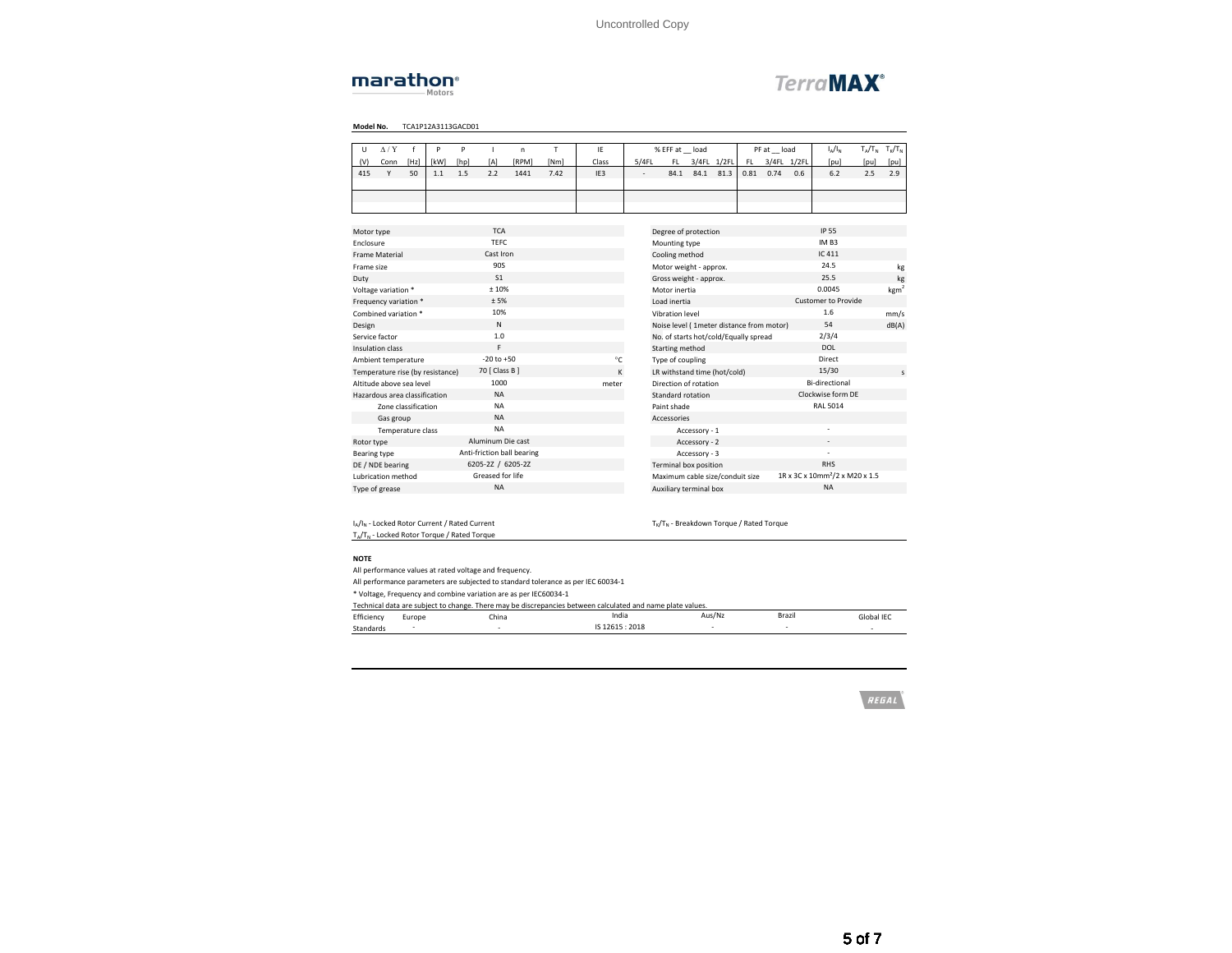# marathon®

## **TerraMAX**

#### Model No **Model No.** TCA1P12A3113GACD01 TCA1P12A3113GACD01

|  | TEFC   |                | Enclosul       |  |
|--|--------|----------------|----------------|--|
|  | 415    |                |                |  |
|  |        | Conn           | $\frac{1}{2}$  |  |
|  | S      |                |                |  |
|  |        | ≋              |                |  |
|  | ί.     | Ξ              | o              |  |
|  | 2.2    | ⋝              |                |  |
|  | 1441   | [RPN           |                |  |
|  | 97.0   | [kgm           | $\overline{a}$ |  |
|  | 7.42   | E              | ł              |  |
|  | 贡      | Clase          |                |  |
|  | ട്ട    | <u>კ</u>       | Amb            |  |
|  | LS     |                | Ang            |  |
|  | 1000   | $\overline{a}$ | Elevation      |  |
|  | 0.0045 | $[kg-m^2]$     | Inertia        |  |
|  | 24.5   | Kgi            | Weight         |  |

#### Load Point **Motor Load Data** ⋗  $\geq$ بر<br>2

| Load Point  |        | ≧    | 14t/T | 1/2FL | 3/4FL  | P               | 5/4FL |
|-------------|--------|------|-------|-------|--------|-----------------|-------|
| Current     |        | 1.2  | Ξ     | ί,    | 1.8    | 2.2             |       |
| Torque      | $\leq$ | 0.0  | 1.8   | 3.6   | ς<br>Ω | 7.4             |       |
| Speed       | r/min  | 1500 | 1486  | 1473  | 1458   | 1441            |       |
| Efficiency  | ×      | 0.0  | 72.5  | 81.3  | 84.1   | E <sup>18</sup> |       |
| Power Facto | ℅      | 11.6 | 42.0  | 0.09  | 74.0   | 81.0            |       |
|             |        |      |       |       |        |                 |       |
|             |        |      |       |       |        |                 |       |

### **Motor Speed Torque Data**

| Load Poir                  |       |      | 군<br>음         |      | Rated |      |
|----------------------------|-------|------|----------------|------|-------|------|
| Speed                      | r/min |      | 300            | 960T | 1441  | 1500 |
| <b>Curren</b> <sup>+</sup> |       | 13.9 | <b>12.5</b>    | 8.5  | 2.2   | 1.2  |
| lorque                     | g     | 2.5  | $\overline{L}$ | 2.9  |       |      |

# **NOTE** Refer data sheet for applicable standard and tolerances on performance parameters

Refer data sheet for applicable standard and tolerances on performance parameters

Issued Date Issued By



### **Starting Characteristics Chart Starting Characteristics Chart**



REGAL